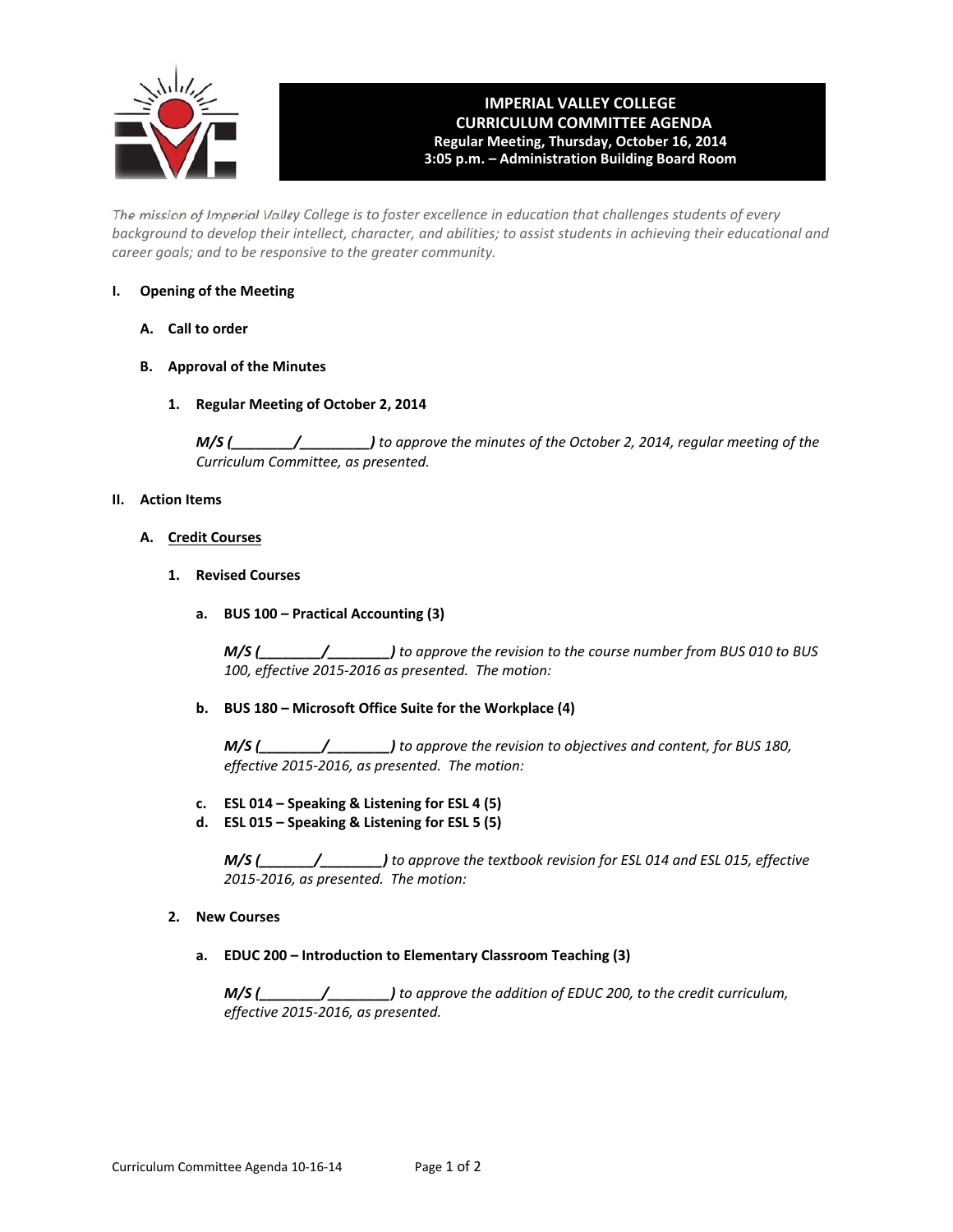#### **B. Distance Education Courses – Addendum Documentation**

## **a. BUS 152 – Basic Keyboarding (1)**

*M/S (\_\_\_\_\_\_\_/\_\_\_\_\_\_\_\_) to approve the Distance Education Addendum for BUS 152, effective 2015‐2016, to provide greater access and allow the inclusion of all modalities of learning, as presented. The motion:*

## **b. EDUC 200 – Introduction to Elementary Classroom Teaching (3)**

*M/S (\_\_\_\_\_\_\_/\_\_\_\_\_\_\_\_) to approve the Distance Education Addendum for EDUC 200, effective 2015‐2016, to provide greater access and allow the inclusion of all modalities of learning, as presented. The motion:*

- **c. ESL 014 – Speaking & Listening for ESL 4 (5)**
- **d. ESL 015 – Speaking & Listening for ESL 5 (5)**

*M/S (\_\_\_\_\_\_\_/\_\_\_\_\_\_\_\_) to approve the Distance Education Addendum for ESL 014 and ESL 015, effective 2015‐2016, to provide greater access and allow the inclusion of all modalities of learning, as presented. The motion:*

## **III. Discussion Items**

- **1. Liberal Studies/Elementary Teacher Education/EDUC courses – James Patterson**
- **2. DE Position Paper – Online Addenda Contact Types – Gaylla Finnell**

## **IV. Information Items**

- **1. CurricUNET META Update**
- **2. SLO Update – Jill Nelipovich**
- **V. Other Items**
- **VI. Next Regular Meeting: NOVEMBER 6, 2014, 3:05pm in the Board Room**
- **VII. Adjournment**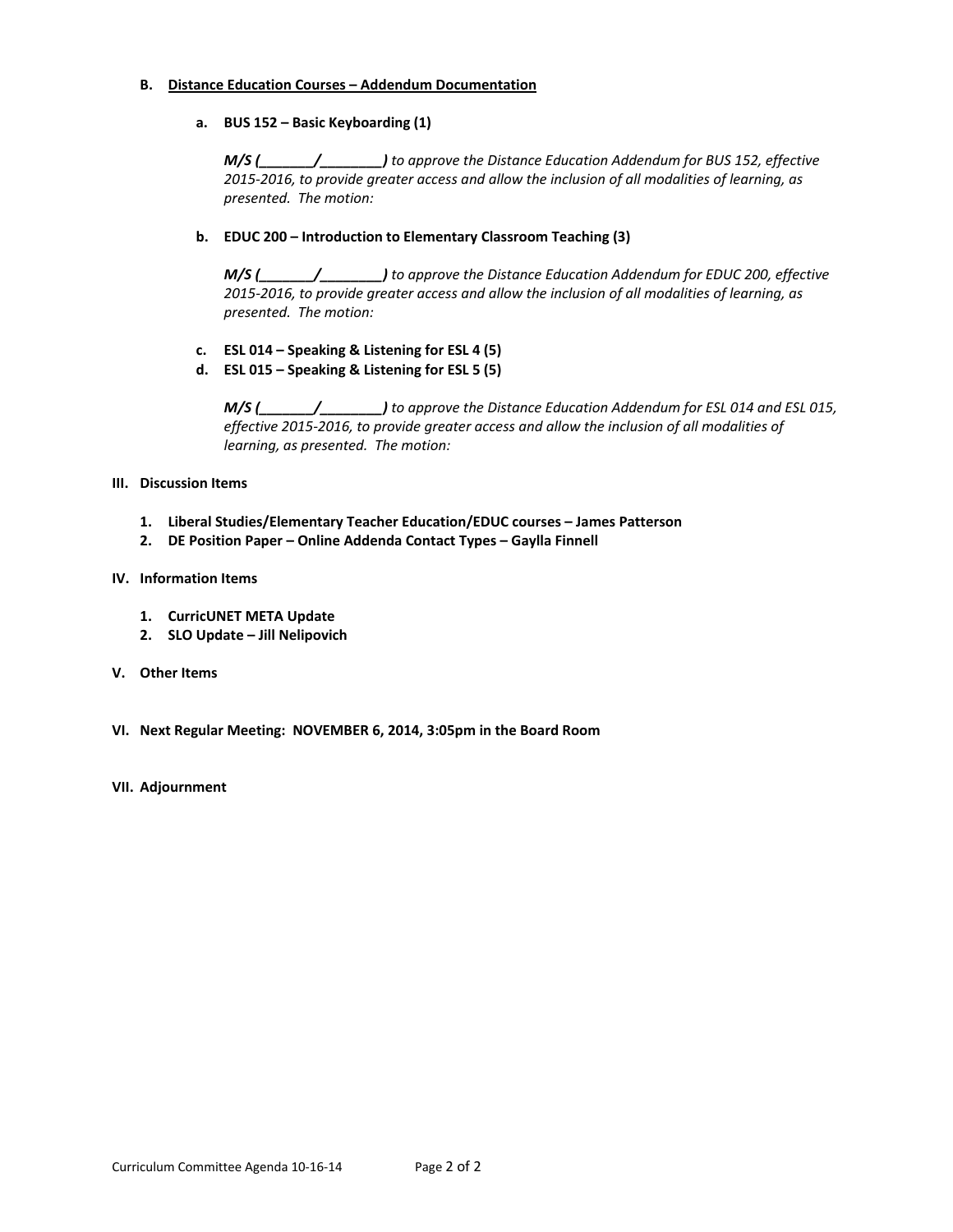

# **IMPERIAL VALLEY COLLEGE CURRICULUM COMMITTEE MINUTES (Unadopted) Regular Meeting, Thursday, October 02, 2014**

**3:05 p.m. –Board Room**

| Present:                                 | ⊠Nicholas Akinkuoye       | ⊠Craig Blek               | □Susan Carreon         | $\Box$ David Drury   |  |
|------------------------------------------|---------------------------|---------------------------|------------------------|----------------------|--|
|                                          | <b>⊠Kathleen Dorantes</b> | <b>⊠Gaylla Finnell</b>    | <b>ØDaniel Gilison</b> | $\Box$ Carol Hegarty |  |
|                                          | ⊠Allyn Leon               | ⊠Jose Lopez               | $\Box$ Norma Nava      | ⊠Trinidad Argüelles  |  |
|                                          | ⊠Frank Rapp               | ⊠Jose Ruiz                | $\Box$ Ed Scheuerell   | ⊠Veronica Soto       |  |
|                                          | $\Box$ Kevin White        | $\Box$ Cathy Zazueta      | ⊠ASG Representative    |                      |  |
|                                          |                           |                           | Claudia Curiel         |                      |  |
| <b>Consultants:</b><br>Tina Aguirre<br>⊔ |                           | <b>⊠Gloria Hoisington</b> | ⊠Ted Cesar             | ∃Becky Green         |  |
|                                          | $\Box$ Todd Finnell       | $\Box$ Jill Nelipovich    | ⊠Norma Nunez           | ⊠James Patterson     |  |
|                                          | $\Box$ Efrain Silva       |                           |                        |                      |  |
| Ex-officio                               | $\Box$ Michael Heumann    |                           |                        |                      |  |
| <b>Visitors:</b>                         |                           |                           |                        |                      |  |
|                                          |                           |                           |                        |                      |  |
| <b>Recorder:</b>                         | Dixie Krimm               |                           |                        |                      |  |

## **I. Opening of the Meeting**

## **A. Call to order**

Frank Rapp called the regular meeting of the Imperial Valley College Curriculum Committee to order at 3:08 pm on Thursday, October 02, 2014.

## **B. Approval of the Minutes**

#### **1. Regular Meeting of September 18, 2014**

*M/S/C (Leon/Blek) to approve the minutes of the September 18, 2014, regular meeting of the Curriculum Committee, as presented.* 

#### **II. Action Items**

#### **A. Credit Courses**

## **1. Deleted Courses**

- **a. AHP 102 – Medical Insurance (3)**
- **b. NURS 229 – Nursing Trends (1)**
- **c. NURS 230 – Nursing Trends (1)**

*M/S/C (Leon/Soto) to approve the deletion of AHP 102, NURS 229, and NURS 230, effective 2015‐ 2016, as presented. The motion carried.*

- **2. Revised Courses**
	- **a. HUM 100 – Introduction to the Humanities (3)**
	- **b. MATH 119 – Elementary Statistics (4)**
	- **c. MATH 192 – Calculus I (5)**
	- **d. MATH 194 – Calculus II (5)**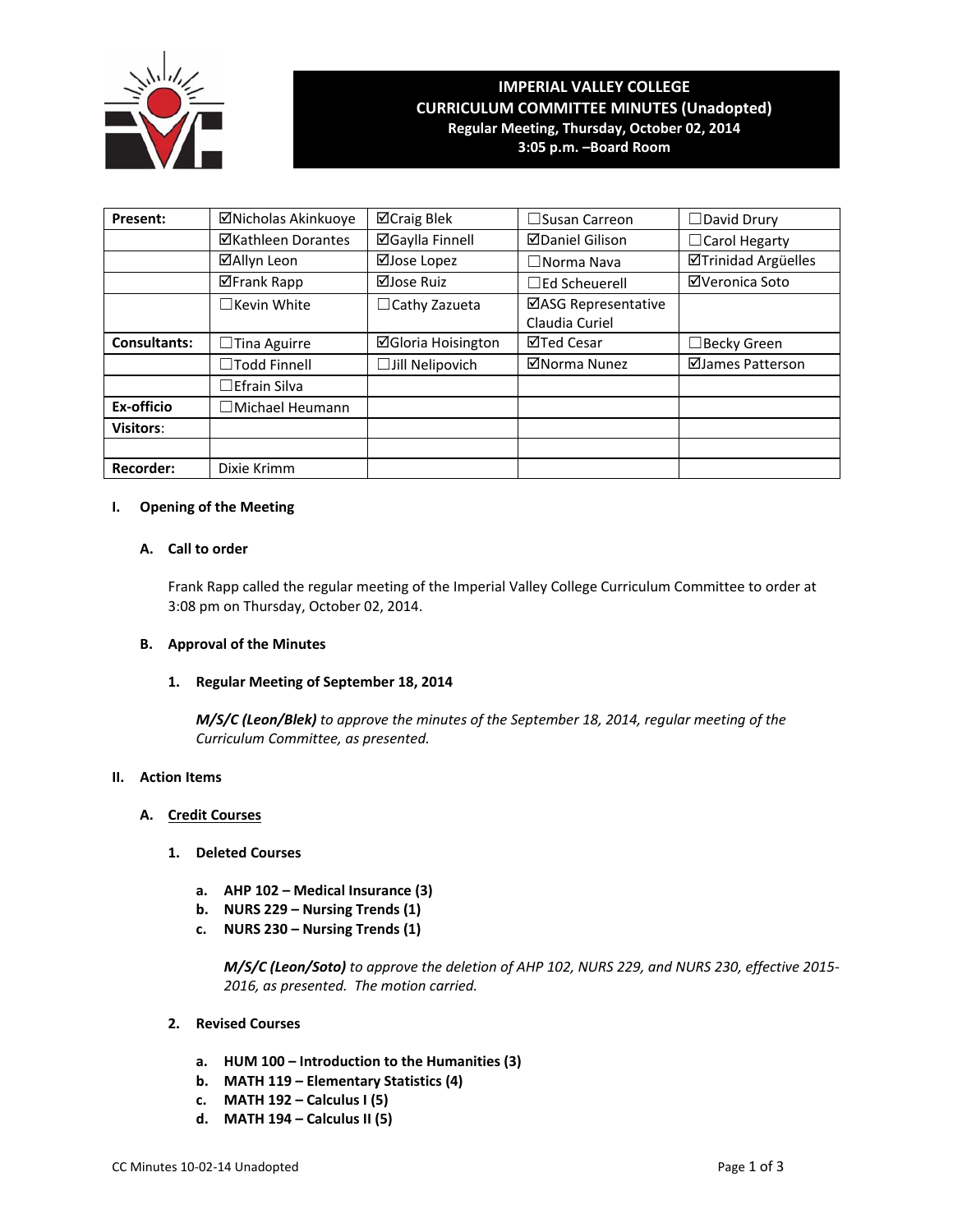*M/S/C (Soto/Leon) to approve the revision to description, SLOs, objectives, content and textbooks as indicated in CurricUNET for items a. through d. above, effective 2015‐2016, as presented. The motion carried.*

- **e. MA 070 – Administrative Medical Assistant I (4.5)**
- **f. MA 072 – Administrative Medical Assistant II (4.5)**
- **g. MA 074 – Clinical Externship I (2)**
- **h. MA 080 – Specimen Collection & Lab Procedures (3.5)**
- **i. MA 082 – Exam Room Procedures (3.5)**
- **j. MA 084 – Pharmacology and Administration of Medications (3.5)**
- **k. MA 086 – Clinical Externship II (2)**

*M/S/C (Gilison/Leon) to approve the rubric revision from AHP to MA and update to TOP codes for items e. through k. above, effective 2015‐2016, as presented. The motion carried.*

- **l. PHT 108 – Introduction to Pharmacy Technology (2)**
- **m. PHT 120 – Pharmacy Technician Body Systems I (3)**
- **n. PHT 125 – Pharmacy Technician Body Systems II (3)**
- **o. PHT 130 – Calculation & Pharmacology for Pharmacy Technicians (3)**
- **p. PHT 140 – Pharmacy Technician Operations (4.5)**

*M/S/C (Leon/Soto) to approve the rubric revision from AHP to PHT for items l. through p. above, effective 2015‐2016, as presented. The motion carried.*

#### **B. Degrees and Certificates**

- **1. Revised Degrees**
	- **a. Nursing**

*M/S/C (Blek/Leon) to approve the revision of the Nursing Degree, effective 2015‐2016, as presented. The motion carried.*

#### **C. Distance Education Courses – Addendum Documentation**

 **a. HUM 100 – Introduction to the Humanities (3)**

*M/S/C (Soto/Leon) to approve the Distance Education Addendum for HUM 100, effective 2015‐ 2016, to provide greater access and allow the inclusion of all modalities of learning, as presented. The motion carried.*

Gaylla Finnell ‐ Humanities is a major which ACCJC has authorized us to offer at least 50% online, adding DE as an option for instruction is authorized.

#### **D. Curriculum Policies and Procedures**

#### **1. AP 4020 Program, Curriculum and Course Development**

*M/SC (Leon/Blek) to approve the revision to Academic Procedures (AP) 4020, Program, Curriculum and Course Development, effective as of this date of October 2, 2014, as revised. The motion carried.*

Daniel Gilison requested the correction of the title for the Dean of Arts, Letters and Learning Services.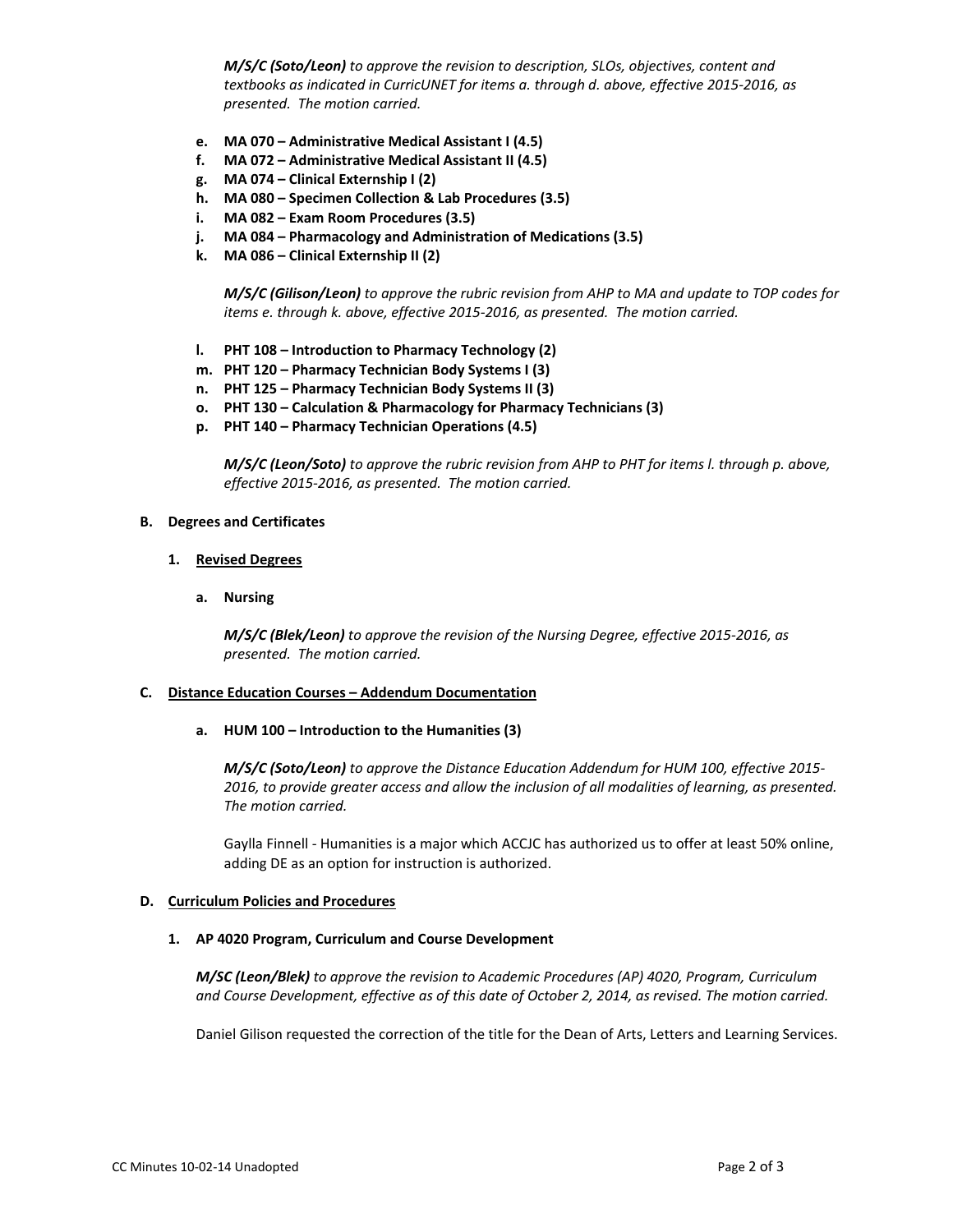#### **III. Discussion Items**

## **1. Program Pathways**

- The issue of certain redundant information was addressed.
- Daniel Gilison there were some revisions that were made that eliminated the flexibility within the document. For example, on the original AG pathway he had listed two courses in one of the boxes and the student would take whichever was available the semester they entered. The document that was recently presented removed that option.
- At what point would students see this document? Norma Nunez stated that students will see this as first time students. Once the student completes their assessments and determines their major they would refer to the pathways.
- James Patterson suggested that the impact on Program Pathways be included in the technical review process for proposals.
- The committee agreed that the IVC logo be used on all documents. Remove description, career opportunities, and add ADT requirements for ADTs. Include the disclaimers at the top of the document and larger (per student's suggestion)
- It was also recommended that the documents be sent to the department chairs for a final review before posting them to the website.

## **IV. Information Items**

## **1. Curriculum Regional Meeting – October 18th, 2014**

Frank Rapp and Dixie Krimm are currently signed up to attend this regional meeting. Frank asked if there were any other committee members interested in attending. James Patterson and Gaylla Finnell expressed interest in attending.

## **VI. Next Regular Meeting: OCTOBER 16, 2014, 3:05pm in the Board Room**

## **VII. The meeting adjourned at 3:45 p.m.**

In accordance with the Ralph M. Brown Act and SB 751, minutes of the IVC Curriculum Committee record the votes of all committee members as follows: (1) Members recorded as absent are presumed not to have voted; (2) the names of members voting in the minority or abstaining are recorded; (3) all other members are presumed to have voted in the majority.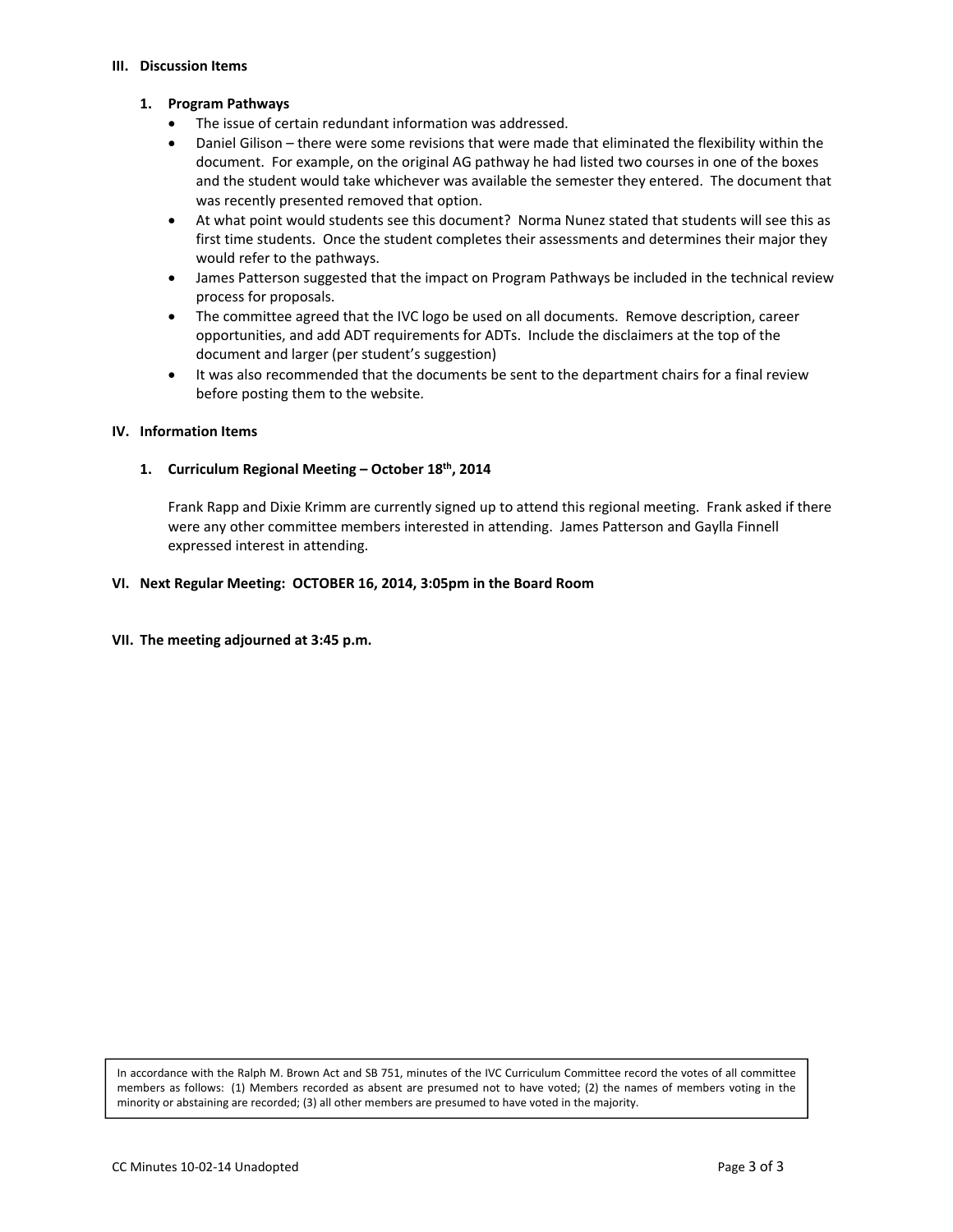Committee: DE Committee Committee Topic: Online Addenda Contact Types

# RECOMMENDATION: ONLINE ADDENDA CONTACT TYPES

## **Statement of Current Policy**

The IVC Regular and Effective Contact Policy requires that instructors teaching distance education courses use the following resources to maintain contact with students:

- a. Orientation material:
- b. Weekly announcements in the course management system;
- c. Threaded discussion boards within the course management system with appropriate instructor participation ("Questions for the Instructor" forums are good, but should be used in conjunction with other forums);
- d. Email contact within or outside Blackboard (response to student emails recommended within 24-48 hours); and
- e. Timely feedback for student work (recommended within 7-10 days).

In addition to items a through e above, it is recommended that distance education instructors use at least two or more of the following resources to maintain additional contact with students:

- f. Participation in online group collaboration projects
- g. Face-to-face informal meetings (e.g. review sessions)
- h. Face-to-face formal meetings (e.g. regular, scheduled class sessions)
- i. Regular podcasts
- j. Virtual Office hours via the chat function in the course management system or other synchronous systems such as CCC Confer.
- k. Other as appropriate

## DE Committee Involvement and Previous Actions

- 1. On April 9, 2014, the DE Committee approved the Regular and Effective Contact Policy for distance education courses and directed the DE Coordinator to assist the Curriculum Committee in reviewing and updating course online addenda to insure that the course contact types (modalities) were correctly listed and that the addenda include a description of how the modalities will facilitate regular and effective instructor/student contact.
- 2. The DE Committee reviewed online course addenda contact types during its meeting of October 8, 2014. It was noted that numerous online addenda did not demonstrate compliance with the IVC Regular and Effective Contact Policy. To insure compliance with state and federal regulations regarding Regular and Effective Contact for online courses, the DE Committee approved, at a minimum, that all online course addenda would list the following contact types in their online addenda in CurricUNET:
	- Orientation at start of course Once.  $\bullet$
	- Announcements/Bulletin Boards Weekly.  $\bullet$
	- Chat Rooms Weekly or as needed  $\bullet$
	- Discussion Boards Weekly or as needed  $\bullet$
	- Email Communications As needed  $\bullet$
	- Online Group Collaboration As needed  $\bullet$
	- Face-to-Face Meetings As needed  $\bullet$
	- Podcasts As needed  $\bullet$
	- Virtual Office Hours Weekly  $\bullet$
	- Other As needed to meet course objectives  $\bullet$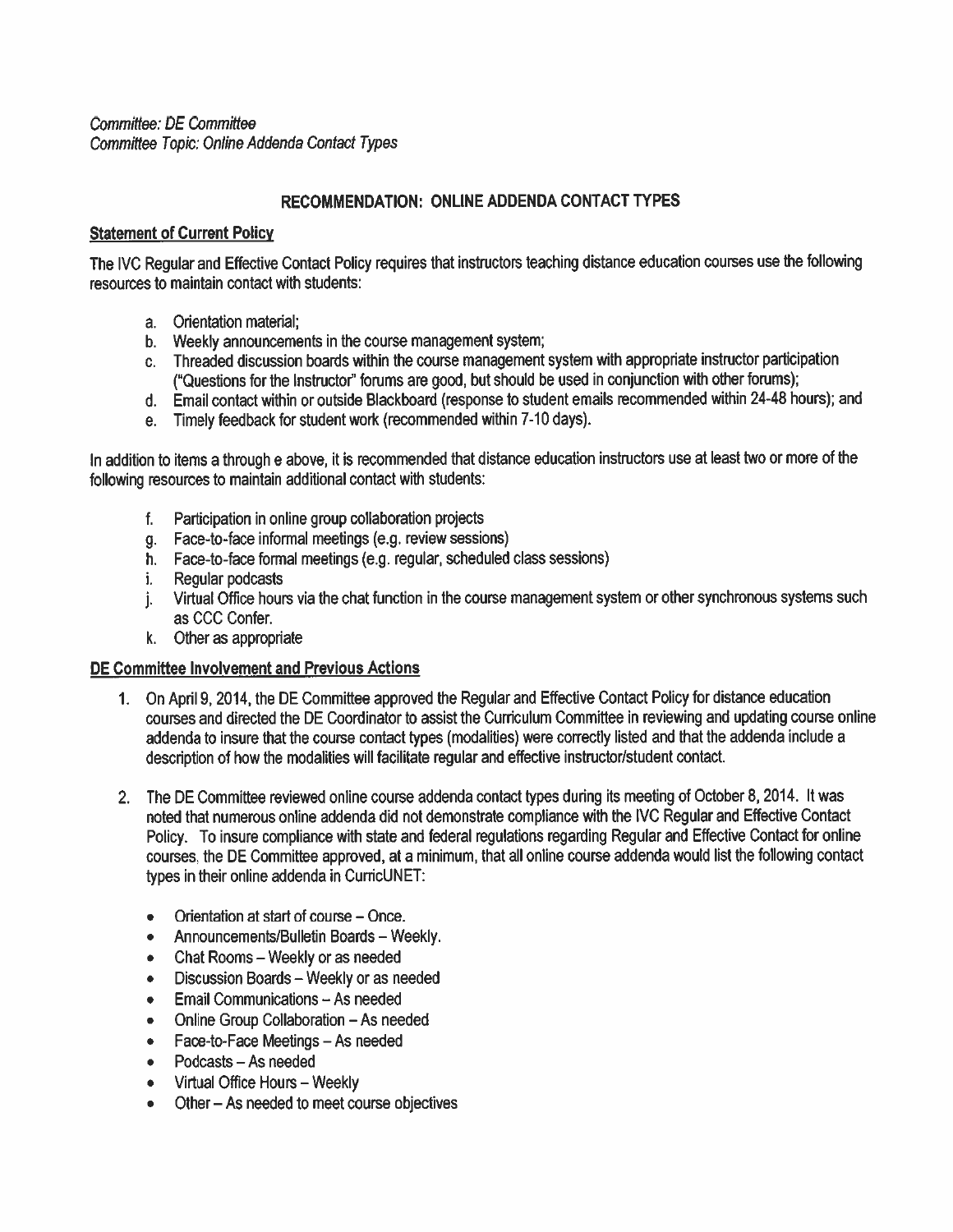## **DE Committee Position**

• Course online addenda must demonstrate compliance with IVC's Regular and Effective Contact Policy for distance education courses.

IT IS HEREBY RECOMMENDED that the Curriculum Committee, with the assistance of the DE Coordinator, review and approve revisions to the current course online addenda as needed to insure that online course contact types are correctly listed and in compliance with the IVC Regular and Effective Contact Policy.

IT IS FURTHER RECOMMENDED that, at a minimum, all online course addenda list the following contact types:

- Orientation at start of course Once.  $\bullet$
- Announcements/Bulletin Boards Weekly.  $\bullet$
- Chat Rooms Weekly or as needed
- Discussion Boards Weekly or as needed
- Email Communications As needed  $\bullet$
- Online Group Collaboration As needed  $\bullet$
- Face-to-Face Meetings As needed  $\bullet$
- Podcasts As needed  $\bullet$
- Virtual Office Hours Weekly  $\bullet$
- Other As needed to meet course objectives  $\bullet$

# **CERTIFICATION**

We hereby certify that the above recommendation statement was approved by the DE Committee on October 8, 2014.

Gaylla A. Finnell, Co-Chair  $10 - 9 - 14$ James Patterson, Co-Chair